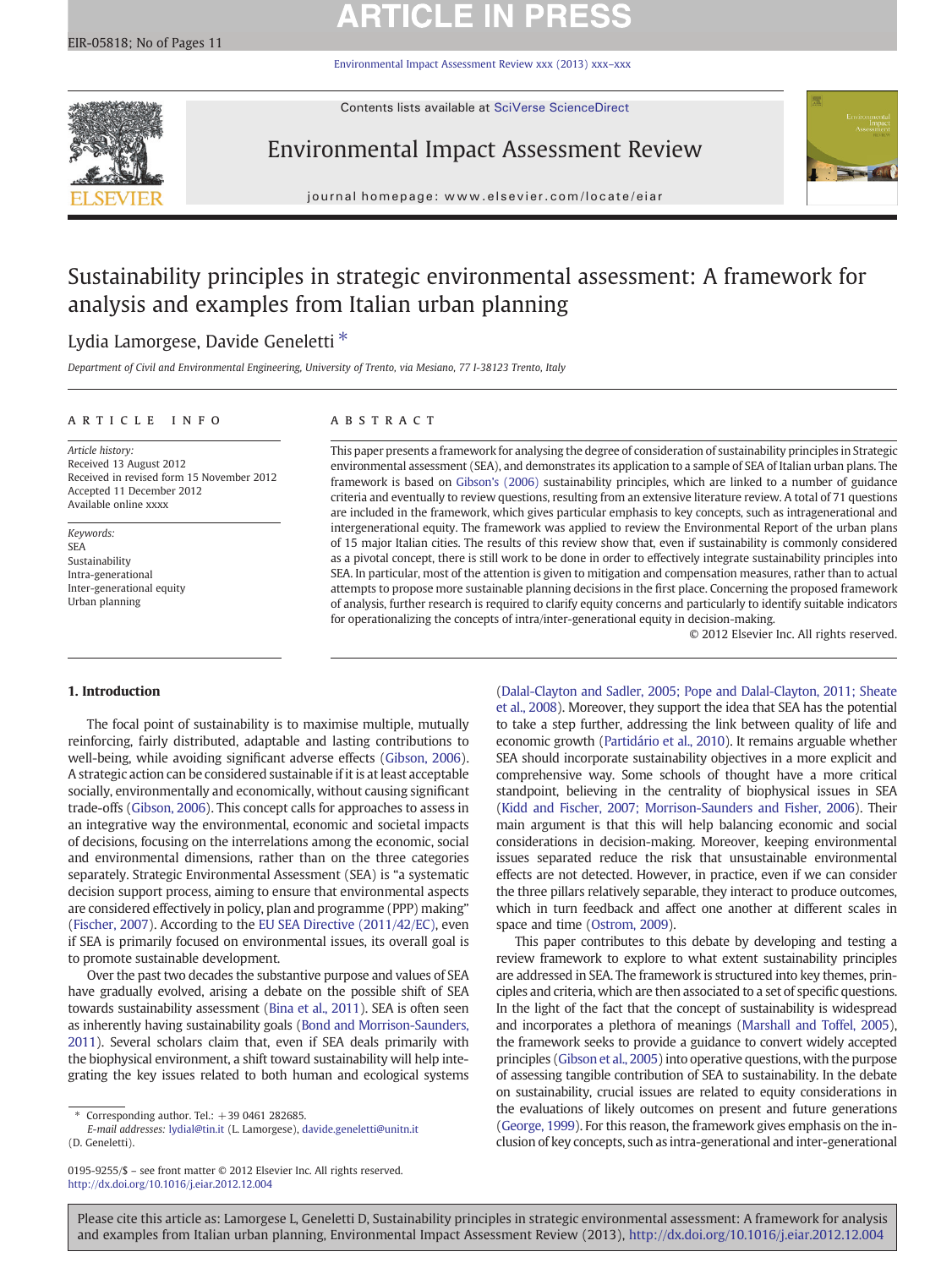### 2 L. Lamorgese, D. Geneletti / Environmental Impact Assessment Review xxx (2013) xxx–xxx

## Table 1

Criteria and questions proposed for Principle 1 (precaution and adaptation).

| Principle <sup>a</sup>                                                                                                                                                                                                                 | Criteria                                                                                                                                                                                                          | Questions                                                                                                                                                                                                                                                                                                                                  |
|----------------------------------------------------------------------------------------------------------------------------------------------------------------------------------------------------------------------------------------|-------------------------------------------------------------------------------------------------------------------------------------------------------------------------------------------------------------------|--------------------------------------------------------------------------------------------------------------------------------------------------------------------------------------------------------------------------------------------------------------------------------------------------------------------------------------------|
| - Precaution and adaptation<br>Respect uncertainty, avoid even poorly understood<br>risks of serious or irreversible damage to the<br>foundations for sustainability, plan to learn,<br>design for surprise and manage for adaptation. | • Err on the side of caution in contentious or uncertain<br>aspects of development proposals, b,f,g,h,i                                                                                                           | Does the proposal:<br>• Err on the side of caution in contentious or uncertain<br>aspects of development proposals?b,f,g,h, i                                                                                                                                                                                                              |
|                                                                                                                                                                                                                                        | • Seriously consider 'not proceeding' as an option where<br>there is too much scientific uncertainty about particular<br>aspects of a proposal or where the negative consequences<br>of the proposal outweigh the | • Seriously consider 'not proceeding' as an option where<br>there is too much scientific uncertainty about particular<br>aspects of a proposal or where the negative consequences<br>of the proposal outweigh the benefits?b,f,i<br>• Clearly demonstrate how negative impacts of a proposed<br>development would be managed? <sup>b</sup> |
|                                                                                                                                                                                                                                        | • Clearly demonstrated how negative impacts of a<br>proposed development would be managed. <sup>b</sup>                                                                                                           | . Does the development scheme for the area take into<br>account the maintenance of available capital of<br>non-renewable resources in the long term? <sup>c,d,f,g,h,i</sup><br>• Are environmental standards or limits defined? <sup>e</sup> [also targets<br>or ranges                                                                    |

- $a$  [Gibson \(2006\).](#page--1-0)
- **b** [Morrison-Saunders and Hodgson \(2009\).](#page--1-0)
- $c$  [Brandon and Lombardi \(2010\).](#page--1-0)
- $d$  [George \(1999\).](#page--1-0)
- <sup>e</sup> [Therivel et al. \(2009\).](#page--1-0)
- <sup>f</sup> [Howarth \(1995\).](#page--1-0)
- <sup>g</sup> [Padilla \(2002\)](#page--1-0).
- $h$  [Daly \(1990\)](#page--1-0).
- <sup>i</sup> [Clarke \(2002\)](#page--1-0).

equity, and on the associated analysis of trade-offs through time and space. The framework has been tested by reviewing the SEA report of a sample of urban plans in Italy.

## 2. Development of the review framework

The concept of sustainability derives from the well-known notion of sustainable development, the "development that meets the needs of current generations without compromising the ability of future generations to meet their needs" [\(World Commission on Environment](#page--1-0) [and Development, 1987\)](#page--1-0). However, there is no unanimous consensus on how this definition should be put into practice. Due to the elusiveness of the definition, many theoretical formulations of the concept of sustainability have been proposed, and consequently many versions of sustainability-based decision principles and criteria have been proposed.

### Table 2

Criteria and questions proposed for Principle 2 (inter-generational Equity).

| Principle <sup>a</sup>                                                                                                                                                                                   | Criteria                                                                                                                                                                                                                                                                                                           | <b>Questions</b>                                                                                                                                                                                                                                                                                                                |
|----------------------------------------------------------------------------------------------------------------------------------------------------------------------------------------------------------|--------------------------------------------------------------------------------------------------------------------------------------------------------------------------------------------------------------------------------------------------------------------------------------------------------------------|---------------------------------------------------------------------------------------------------------------------------------------------------------------------------------------------------------------------------------------------------------------------------------------------------------------------------------|
| $2$ - Inter-generational equity<br>Favour present options and actions that are most<br>likely to preserve or enhance the opportunities<br>and capabilities of future generations to<br>live sustainably. | • Demonstrate enduring value for future generations; <sup>b</sup><br>• Clearly outline the future negative impacts (local,<br>regional and cumulative) of the proposal and how<br>they will be managed, and by whom, and how                                                                                       | . Does the proposal demonstrate enduring value for future<br>generations? <sup>b</sup><br>. Does the proposal clearly outline the future negative impacts<br>(local, regional and cumulative) of the proposal and how they<br>will be managed, and by whom, and how future liability will                                       |
|                                                                                                                                                                                                          | future liability will be managed; <sup>b</sup>                                                                                                                                                                                                                                                                     | be managed? <sup>b</sup><br>• Is it demonstrated that the proposal will not impact on the<br>long-term performance of existing significant local or regional<br>land use activities? <sup>b</sup>                                                                                                                               |
|                                                                                                                                                                                                          | • Hold proponents accountable for commitments<br>(for example through mechanisms such as<br>development bonds); $b$                                                                                                                                                                                                | . Will a particular development be economically viable in the<br>future? <sup>b</sup>                                                                                                                                                                                                                                           |
|                                                                                                                                                                                                          |                                                                                                                                                                                                                                                                                                                    | . Who will have responsibility for managing negative impacts<br>of a development in the future? <sup>b</sup>                                                                                                                                                                                                                    |
|                                                                                                                                                                                                          | • Demonstrate that the proposal will not impact on<br>the long-term performance of existing significant<br>local or regional land use activities. <sup>b</sup>                                                                                                                                                     | • Will commitments by proponents be acted upon in the future? $b$                                                                                                                                                                                                                                                               |
|                                                                                                                                                                                                          | • Adopt a strong sustainability perspective,<br>demonstrating how the proposal biases decisions<br>in favour of not decreasing the level of natural<br>capital passed onto future generations <sup>c</sup> and<br>combines environment, social and economic<br>consideration in a more objective way. <sup>d</sup> | . Does the proposal adopt a strong sustainability perspective,<br>demonstrating how the proposal biases decisions in favour<br>of not decreasing the level of natural capital passed onto future<br>generations $\epsilon$ and combines environment, social and economic<br>consideration in a more objective way. <sup>d</sup> |
|                                                                                                                                                                                                          |                                                                                                                                                                                                                                                                                                                    | . Does the proposal identify positive and negative effects and<br>the duration of effects? <sup>e</sup>                                                                                                                                                                                                                         |
|                                                                                                                                                                                                          |                                                                                                                                                                                                                                                                                                                    | . Does the proposal identify who is affected by the impacts<br>and when? <sup>f</sup>                                                                                                                                                                                                                                           |
|                                                                                                                                                                                                          | • Demonstrate how the proposal biases decisions<br>against irreversible choices. <sup>h</sup>                                                                                                                                                                                                                      | • How does the proposal undertake climate change adaptation<br>and mitigation measures?d,f,g                                                                                                                                                                                                                                    |
| $a$ Gibson (2006).<br>Morrison-Saunders and Hodgson (2009).<br>Beder (2000).                                                                                                                             |                                                                                                                                                                                                                                                                                                                    |                                                                                                                                                                                                                                                                                                                                 |

- 
- <sup>d</sup> [Eales and Sheate \(2011\)](#page--1-0).
- $^{\circ}$  [Therivel et al. \(2009\).](#page--1-0)
- [European Commission \(2009a\).](#page--1-0)
- <sup>g</sup> [Brandon and Lombardi \(2010\)](#page--1-0).
- h [Connelly and Richardson \(2005\).](#page--1-0)

Please cite this article as: Lamorgese L, Geneletti D, Sustainability principles in strategic environmental assessment: A framework for analysis and examples from Italian urban planning, Environmental Impact Assessment Review (2013), <http://dx.doi.org/10.1016/j.eiar.2012.12.004>